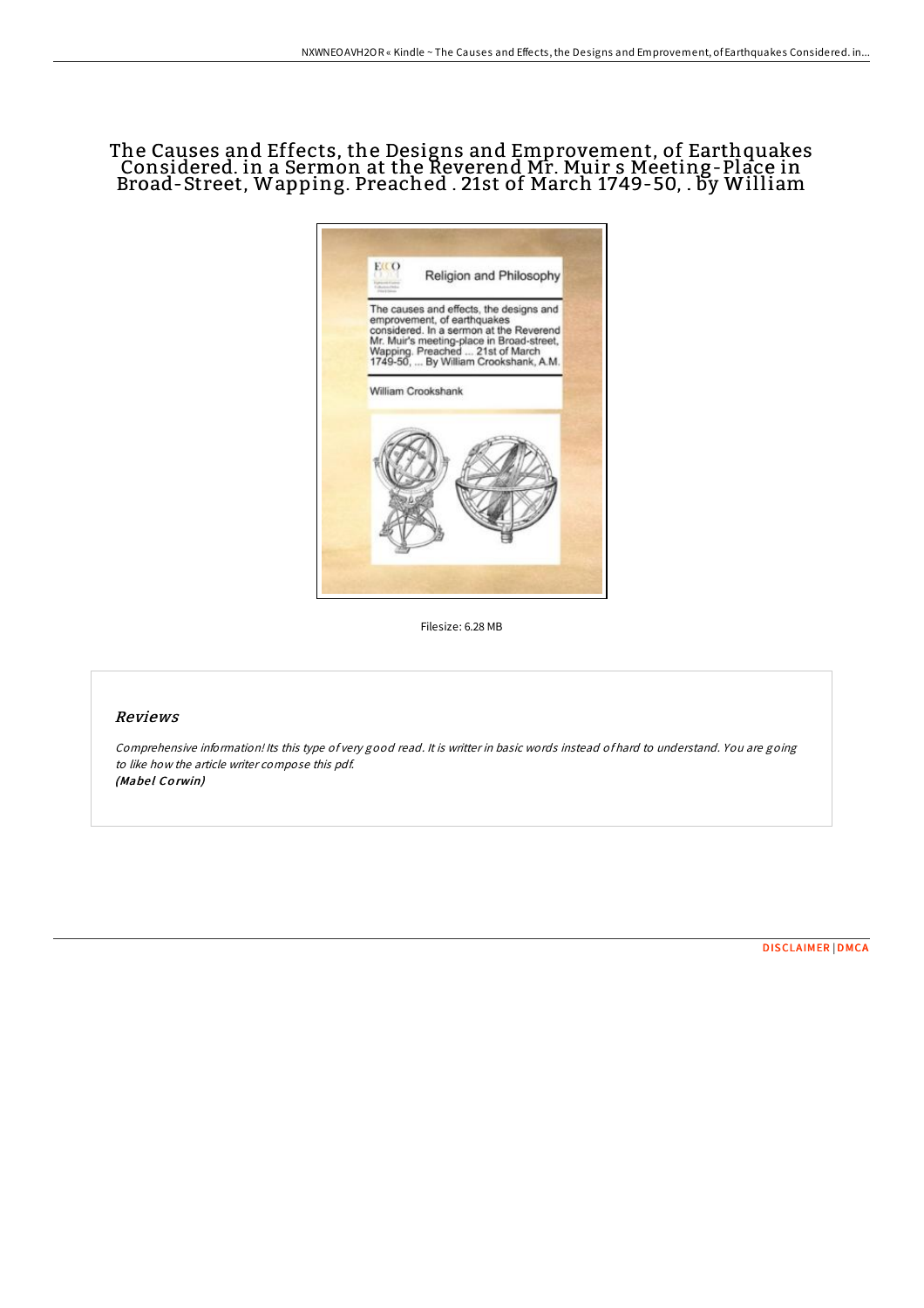## THE CAUSES AND EFFECTS, THE DESIGNS AND EMPROVEMENT, OF EARTHQUAKES CONSIDERED. IN A SERMON AT THE REVEREND MR. MUIR S MEETING-PLACE IN BROAD-STREET, WAPPING. PREACHED . 21ST OF MARCH 1749-50, . BY WILLIAM



To download The Causes and Effects, the Designs and Emprovement, of Earthquakes Considered. in a Sermon at the Reverend Mr. Muir s Meeting-Place in Broad-Street, Wapping. Preached . 21st of March 1749-50, . by William PDF, make sure you follow the hyperlink beneath and download the document or have access to other information that are relevant to THE CAUSES AND EFFECTS, THE DESIGNS AND EMPROVEMENT, OF EARTHQUAKES CONSIDERED. IN A SERMON AT THE REVEREND MR. MUIR S MEETING-PLACE IN BROAD-STREET, WAPPING. PREACHED . 21ST OF MARCH 1749-50, . BY WILLIAM book.

Gale Ecco, Print Editions, United States, 2010. Paperback. Book Condition: New. 189 x 246 mm. Language: English . Brand New Book \*\*\*\*\* Print on Demand \*\*\*\*\*.The 18th century was a wealth of knowledge, exploration and rapidly growing technology and expanding record-keeping made possible by advances in the printing press. In its determination to preserve the century of revolution, Gale initiated a revolution of its own: digitization of epic proportions to preserve these invaluable works in the largest archive of its kind. Now for the first time these highquality digital copies of original 18th century manuscripts are available in print, making them highly accessible to libraries, undergraduate students, and independent scholars.The Age of Enlightenment profoundly enriched religious and philosophical understanding and continues to influence present-day thinking. Works collected here include masterpieces by David Hume, Immanuel Kant, and Jean-Jacques Rousseau, as well as religious sermons and moral debates on the issues of the day, such as the slave trade. The Age of Reason saw conflict between Protestantism and Catholicism transformed into one between faith and logic -- a debate that continues in the twenty-first century.++++The below data was compiled from various identification fields in the bibliographic record of this title. This data is provided as an additional tool in helping to insure edition identification: ++++Cambridge University LibraryT201199London: printed for J. Oswald; G. Keith; and A. Henderson, 1750. [4],32p.; 8.

 $\overline{\mathbf{P}^{\text{RF}}}$ Read The Causes and Effects, the Designs and Emprovement, of Earthquakes Considered. in a Sermon at the Reverend Mr. Muir s Meeting-Place in Broad-Street, Wapping. [Preached](http://almighty24.tech/the-causes-and-effects-the-designs-and-emproveme.html) . 21st of March 1749-50, . by William Online  $\blacksquare$  Download PDF The Causes and Effects, the Designs and Emprovement, of Earthquakes Considered. in a Sermon at the Reverend Mr. Muir s Meeting-Place in Broad-Street, Wapping. [Preached](http://almighty24.tech/the-causes-and-effects-the-designs-and-emproveme.html) . 21st of March 1749-50, . by William